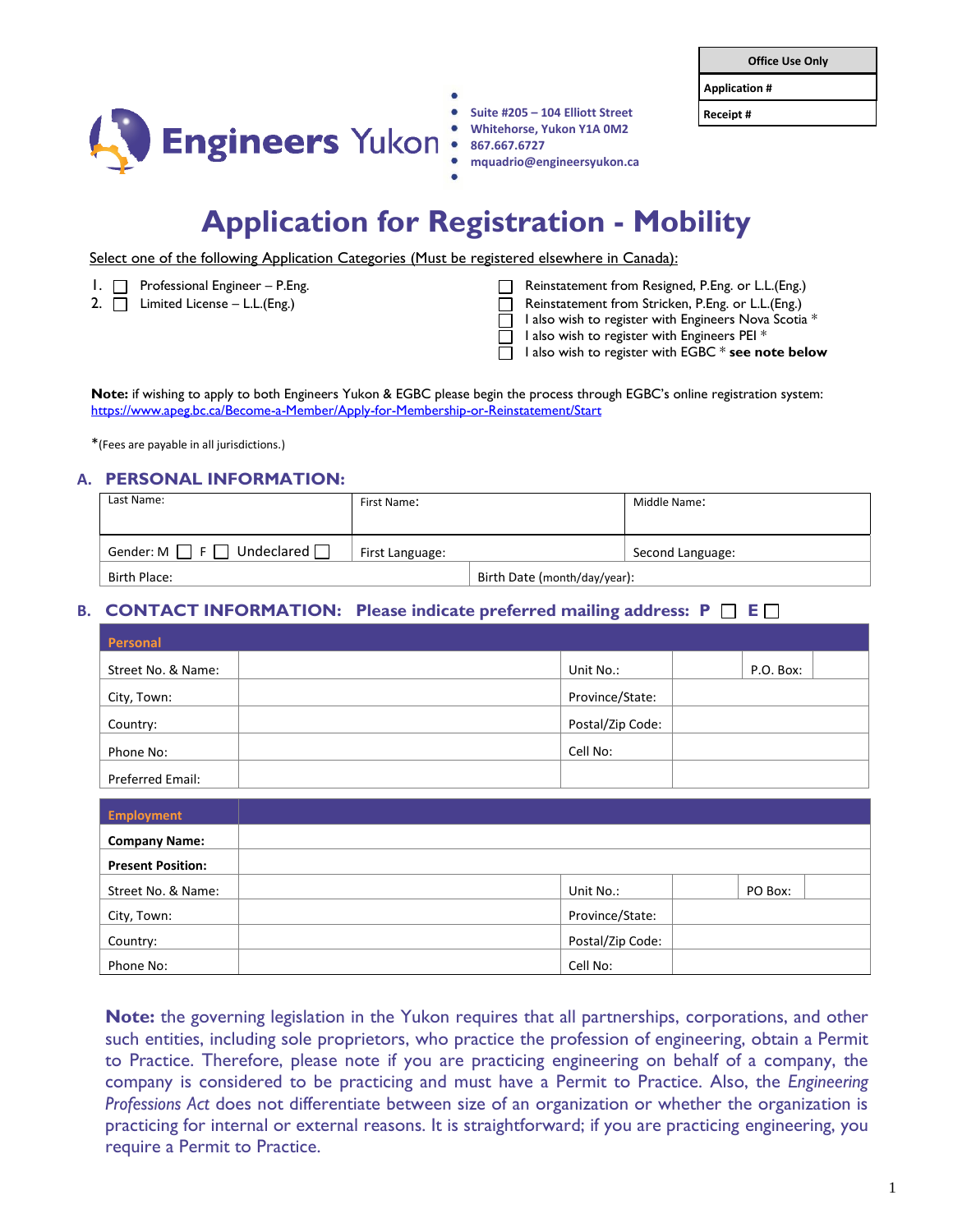## **C. QUALIFYING DISCIPLINE:** *[Check One Only]*

| Chemical   | Environmental | Mechanical    | Surveying       |
|------------|---------------|---------------|-----------------|
| Civil      | Forestry      | Metallurgical | Structural      |
| Computer   | Geological    | Mining        | Other (Specify) |
| Electrical | Industrial    | Municipal     |                 |
|            |               |               |                 |

## **D. QUALIFICATIONS**:

#### **[1] Education**

**(College, University, Technical Institute) - Required for all applicants. List all engineering degrees.**

| <b>University</b> | <b>City/Country</b> | <b>Start</b><br>mm/yy | <b>Finish</b><br>mm/yy | Type of<br>Degree | <b>Discipline</b> |
|-------------------|---------------------|-----------------------|------------------------|-------------------|-------------------|
|                   |                     |                       |                        |                   |                   |
|                   |                     |                       |                        |                   |                   |
|                   |                     |                       |                        |                   |                   |

## **E. STATEMENTS AND CERTIFICATION:**

**[1] All Current and/or Past Membership in Provincial/Territorial or other Engineering Organizations** 

| <b>Name of</b><br><b>Association</b> | Member # | <b>Status &amp; Expiry Date if applicable</b><br>(ex. current, resigned, revoked, etc.) |
|--------------------------------------|----------|-----------------------------------------------------------------------------------------|
|                                      |          |                                                                                         |
|                                      |          |                                                                                         |
|                                      |          |                                                                                         |
|                                      |          |                                                                                         |
|                                      |          |                                                                                         |
|                                      |          |                                                                                         |

**[2] All Provincial/Territorial or other Engineering Organizations for whom you previously applied for registration and did not become registered.** 

| <b>Name of</b><br><b>Association</b> | <b>Status of Application</b><br>(ex. refused, rejected, withdrawn) | <b>Reason</b> |
|--------------------------------------|--------------------------------------------------------------------|---------------|
|                                      |                                                                    |               |
|                                      |                                                                    |               |
|                                      |                                                                    |               |

## **[3] Canadian Professional Practice Examination (PPE) Statement**

I have successfully completed a PPE at on

|                         | ິ |      |
|-------------------------|---|------|
| <b>Association Name</b> |   | Date |

I have not completed a PPE.